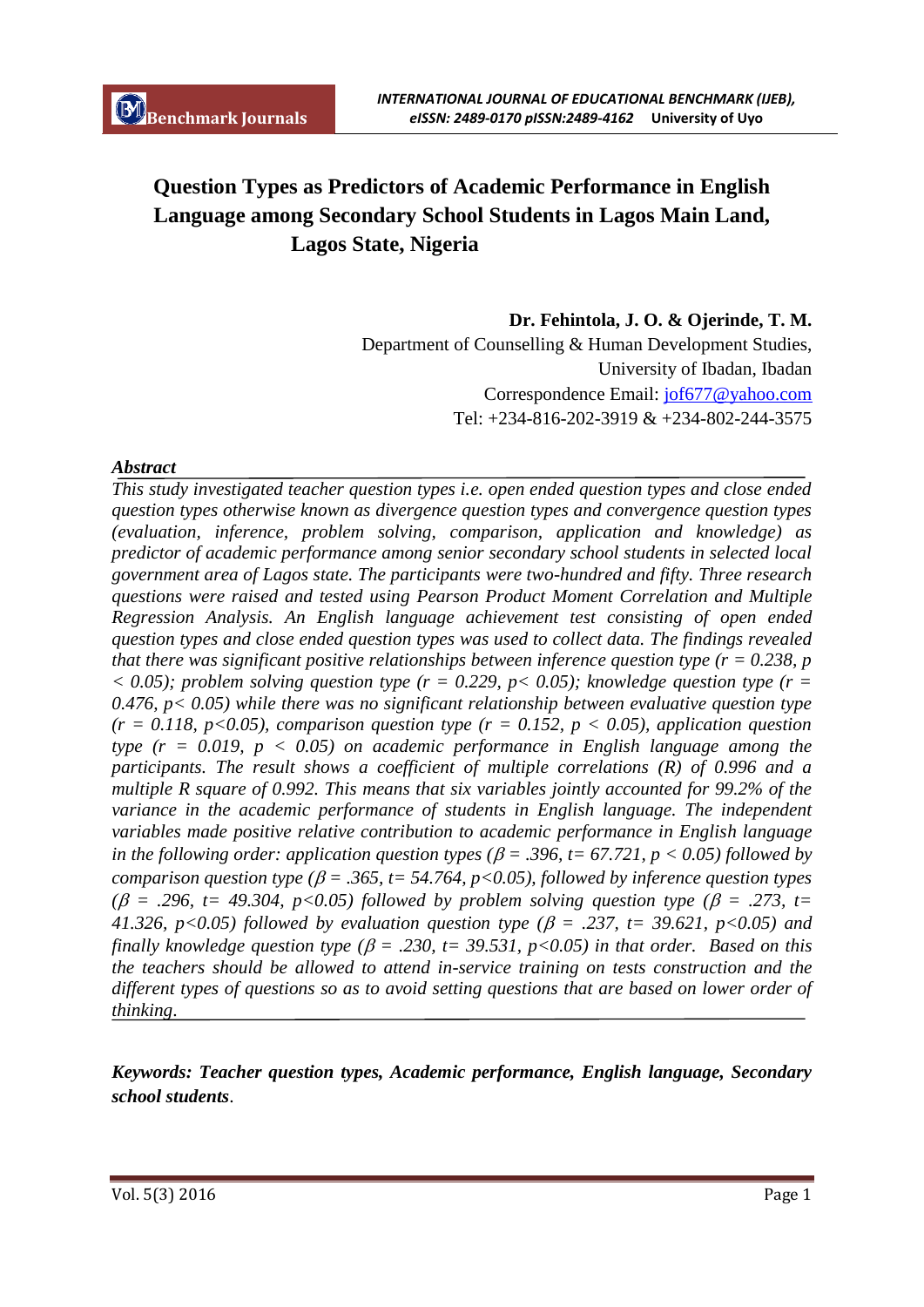## **Introduction**

In this era of globalization and technological revolution, education is considered as a first step for every human activity. It plays a vital role in the development of human capital and is linked with an individual's well-being and opportunities for better living (Battle & Lewis, 2008). It ensures the acquisition of knowledge and skills that enable individuals to increase their productivity and improve their quality of life. This increase in productivity also leads towards new sources of earning which enhances the economic growth of a country (Saxton, 2009). Education is one of the major linchpins for both the economic and political wellbeing of a society. The quality of students' performance remains at top priority for educators. It is meant for making a difference locally, regionally, nationally and globally. Educators, trainers, and researchers have long been interested in exploring variables contributing effectively for quality of performance of learners. For instance Olukoya (2013) cited Aremu and Adika (2011) who affirmed that the academic performance is the fundamental premium upon which all teaching-learning activities are measured using some criteria of excellence. The researcher posited that the academic performance of the students can be determined based on the students ability and the teachers levels of understanding of that particular subject matter and the methodologies involved in teaching of the subjects.

Adedoyin (2010) states that teachers' question types are of significant values for many instructional purposes, eliciting student reflection and challenging deeper student understanding and engagement in the classroom. Teacher questioning is an indispensible part of teaching process with a reference to Cotton (1998). Questioning is second only to teaching in popularity as a teaching method and that classroom teachers spend between thirty to fifty percent of their instructional time conducting question sessions. And even ''in some classrooms over half of class time is taken up by question-and-answer exchanges'' (Richards & Charles Lockhart, 2000, cited in Shi-ying, 2011). Considering this great quantity of teacher talk in the class, the vital role of questioning stands for its quality component as a reflection of teaching. Vogler (2005) cited in Adedoyin, (2010) states that questions can monitor comprehension, help make connections to prior learning and can stimulate cognitive growth. However, good questioning is a skill of effective teaching which involves a good planning, higher cognitive thinking and creating cognitive improvement in the class. As Shulman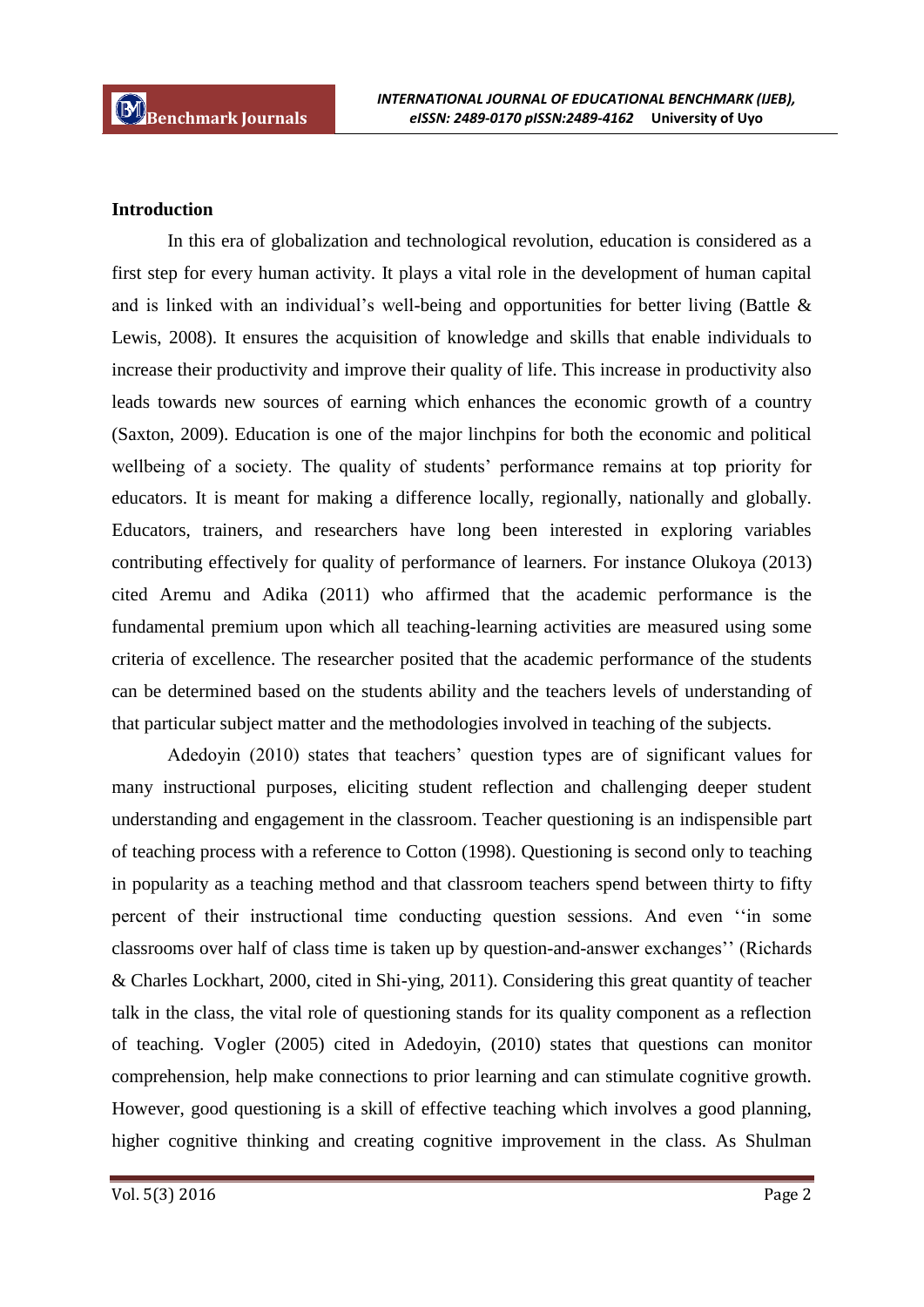(1997) cited in Boaler&Brodie, (2004) indicates that the act of asking a good question is cognitively demanding; requires considerable pedagogical content knowledge. Ornstein and Lasley (2000) states that good questioning is both a methodology and an art, it necessitates teachers to know what and to whom they teach well.

According to the research, the type of initiating questions posed by the pre-service teachers influenced the possible range of students' responses and, subsequently, the types of follow-up questions the pre-service teachers posed (Groenke& Paulus, 2007). In the study conducted by Groenke et al, it was observed that the effect of teachers' questions on dialogic inquiry in the discussions using Computer-Mediated Communication (CMC) and resulted in that authentic initiation questions do seem to promote dialogic inquiry. The research conducted by Walker (2004) cited in Groenke & Paulus, (2007), discovered that challenge questions were effective in promoting and engaged student participation. Similarly, Boaler and Brodie (2004) stated that coding of teacher questions illustrates the importance of the different questions teachers ask in shaping the nature and flow of classroom discussions and the cognitive opportunities offered to students.

 Open-ended questions are able to be used either in a higher cognitive sense (remembering and/or understanding in terms of exploring further into the argument) or in a higher cognitive sense (evaluation in terms of a challenge or objection to the argument). From this perspective, question types play a role as heuristic devices to promote dialectical reasoning. Particularly when the topic at issue that needs to be settled by argumentation requires fair views of consideration. Overall, high-quality (open-ended) questions are defined as questions that elicit student reasoning in terms of requiring students to analyze, predict, evaluate and create ideas when learning new concepts.

According to McNeill & Pimentel, (2009) opined that close ended questions ask for factual information or confirmation. This leads to memorizing new concepts using lowerorder thinking processes rather than understanding them via higher-order thinking (reasoning processes).Close-ended questions that do not contain argument components and Bloom's revised higher-level components can be divided into two sub-types of close-ended questions; asking for factual information and asking for confirmation. These sub-types of close-ended questions were used for the analytical framework for the teacher questioning category. Lower-order thinking student responses in relation to teachers' sub-types of close-ended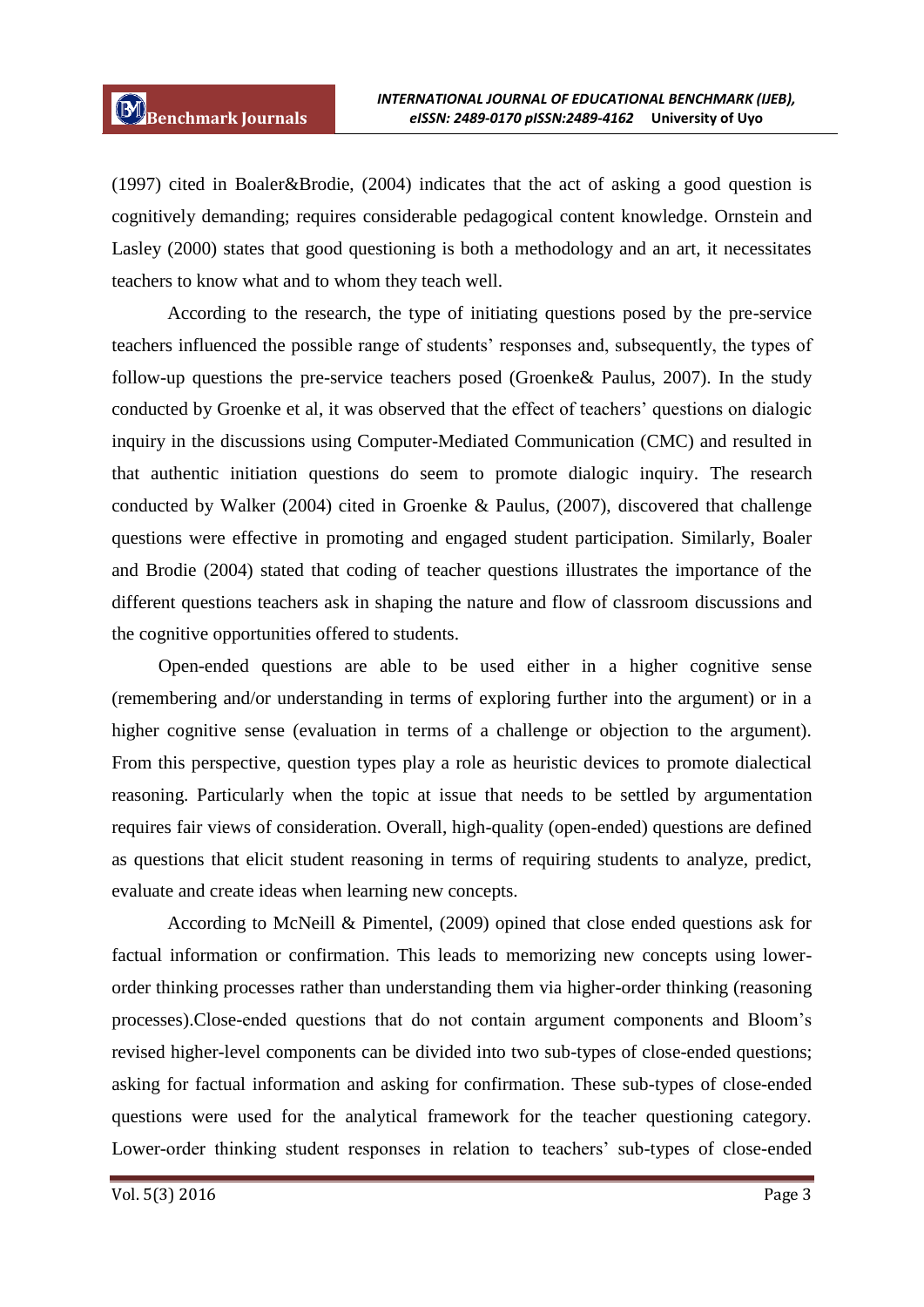questions were considered as one subtype: simple responses. This sub-type of lower-order thinking student responses was used for the analytical framework for the student response category.

According to White (1999) the cognitive level of each question types asked during class sessions needs to be assessed by the teachers. Lower cognitive level questions require students to recall information learned in the past, whereas higher cognitive level questions require students to process and potentially evaluate the subject matter. Therefore, teachers who ask questions mainly at the remembering level are not encouraging students to critically examine the content being taught. Remembering level questions need to be asked during class sessions for the purpose of providing feedback to the teachers regarding understanding of basic foundational information. However, the questions asked need not stop at the remembering level, even in introductory courses. Students need to be required to think critically about the subject by creating their own responses and evaluating criteria pertinent to the questions being asked by teachers. The use of various cognitive levels of questions is recommended during class sessions for greater development of cognitive skills. Teachers must begin to challenge students at the creating and evaluating levels of cognition during class sessions, so that students think-through topics rather than recall information.

Richard and Lockhart (2000) stated that convergent questions type encourage similar student responses, or responses which focus on a central theme. They do not usually require students to engage in higher-level thinking in order to come up with a response but often focus on the recall of previously presented information. Divergent questions are the opposite of convergent questions. They encourage students to provide their own information rather than to recall previously presented information. Questions that call for an opinion, a hypothesis or an evaluation are classified as divergent questions (Moore, 2009).

Convergent question type is when the students are taught that there is only one correct answer to a problem or question (Moore, 2009). Questions such as true and false or yes and no can also be classified as convergent questions because they only solicit one answer. Questions asked in a convergent manner are very important because they target the preliminary information that students need to address a more complex question (Moore, 2009). Convergent teaching is mostly centered on the teacher directly transmitting the knowledge to the students (Tomar & Sharma, 2005). The ability to learn the information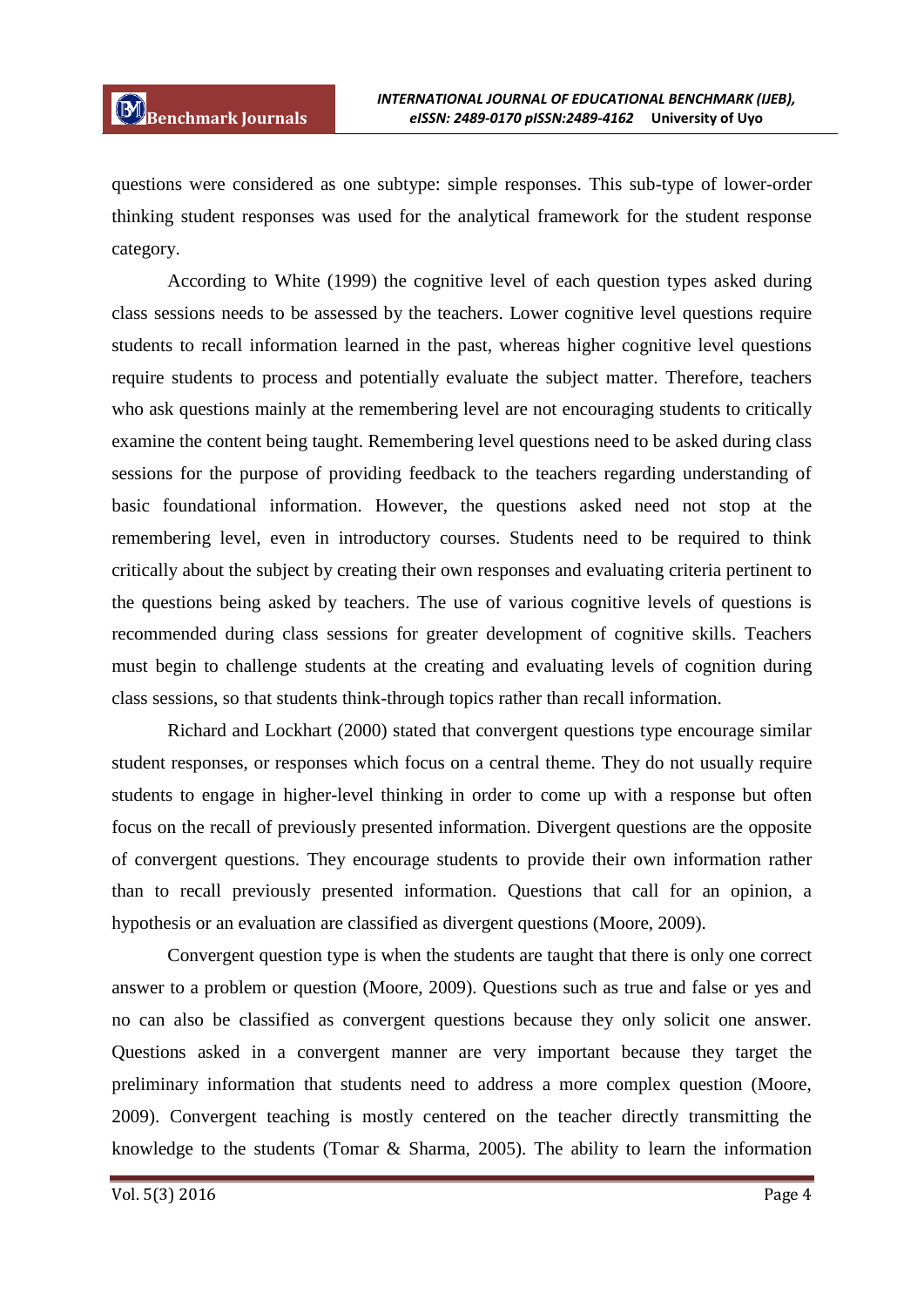presented is assessed using standardized tests (Tomar & Sharma, 2005). Convergent thinking involves taking the different pieces of a particular topic and putting them back together in an organized, structured, and understandable fashion (Zent, 2001). Zent (2001) argues convergent thinking is an essential part of the outlining and organizing process.

The divergent types of question should be used frequently in the classroom because they encourage and promote students individual thinking. In fact, this type of learning and thinking has been associated directly with creative thinking. White (1999), because of the amount of thinking required to solve a problem in divergent ways encourage the students to think outside the box and explore various different solutions. This type of approach encourages students to be more actively engaged in the learning process since it requires a broader response than just a simple one word or brief answer (Moore, 2009). Divergent learning is classified as being student-centered and flexible, where the students are completely involved in their own learning (Tomar & Sharma, 2005). The students decide how to complete the assignments given by the teacher and what approach to take with them. Divergent question involves taking a topic and breaking it down into its individual parts (Zent, 2001). A divergent project may include a portfolio, a commercial to advertise a product, or other special projects that promote more than one answer to the problem that is given (Tomar & Sharma, 2005).

Kwon, Park, and Park (2006) looked at how divergent teaching can be applied to mathematics. Traditionally, especially in mathematics, students are taught that there is only one correct solution to a problem. Kwon et'al (2006) looked at the components of divergent question type –evaluation, inference, comparison, application and problem solving. It was discovered that through the use of open-ended problems in mathematics and coupled with open-ended questions, this can greatly increase divergent thinking skills. These types of questions were found to be particularly good for differentiated classrooms because they can be designed to encourage all students to use and demonstrate mathematical creativity (Kwon et'al, 2006).

Hence, this study investigated the influence of teacher question types (open ended and close ended or convergence and divergence) as a prerequisite for academic performance of students in English language in Lagos Mainland, Lagos State.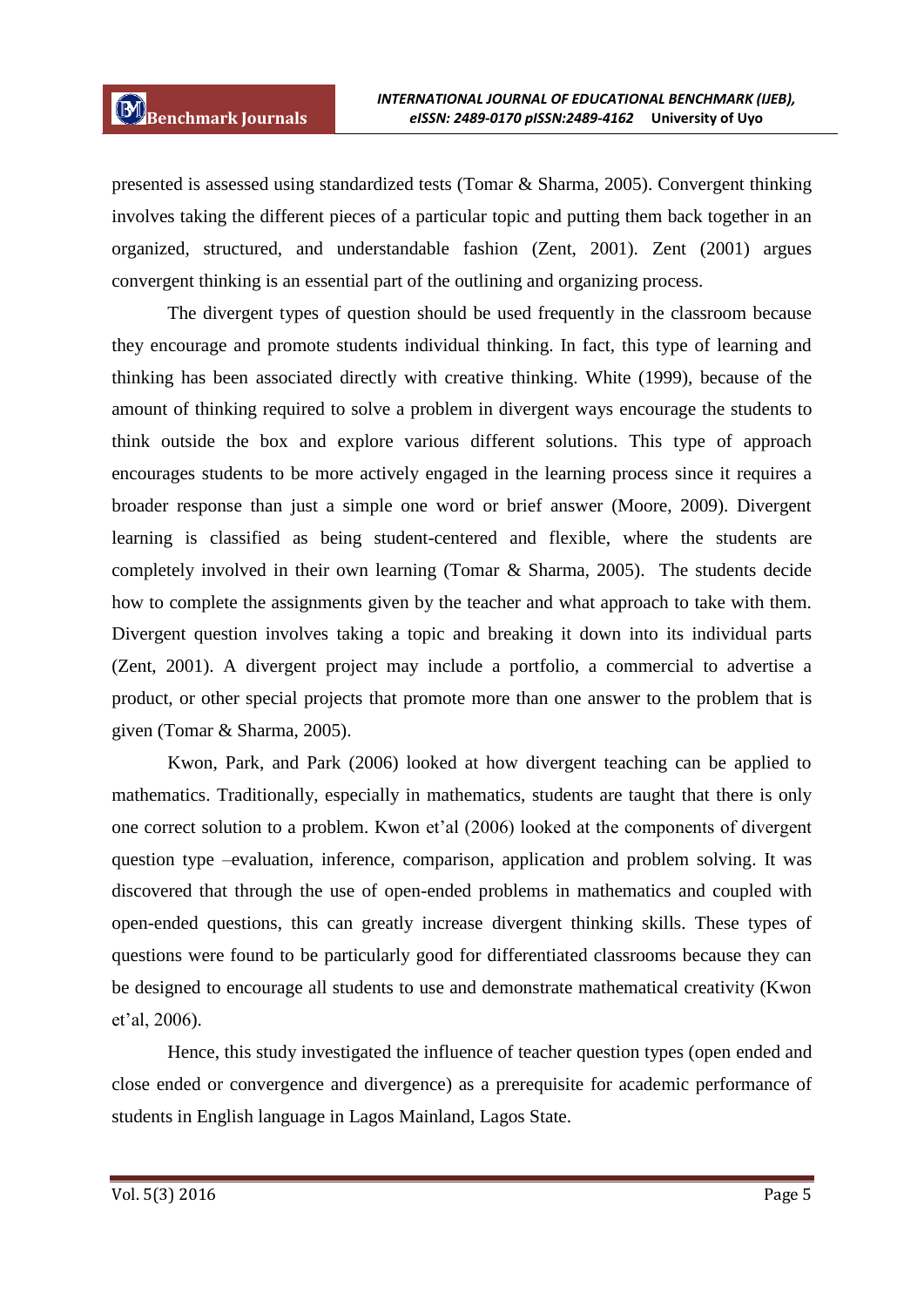#### **Statement of the problem:**

In most schools today, the problem of teacher's inability to set questions that cut across the convergence and divergence types of questions become worrisome and cast aspersion on the quality of training the teachers are exposed to when in training. Because whenever the students are expose to divergent type of questions they failed woefully. It seems as if it is only convergent type of questions are the only questions the teachers were taught on how to construct when in school because the students are not capable of tackling the divergent questions and the teachers are not capable of constructing the divergent question leading to a negative influence on the academic performance of the students in both internal and external examinations. As a result of this, it implies that there are lots of wastages at all levels of our educational system and all these are due to poor academic performance. As a result of this, the questions that come to mind are: are the teachers aware of what kinds of questions produce creative responses? Are the teachers bothered about how the students' thinking habits differ if the teachers designed questions that have more than one correct answer? Also, what happened if the teacher would try to stop asking yes/no questions and try to stop asking questions that simply review factual information? Are the teachers feel the response of students' thinking habits if routinely ask for viable alternatives to standard ways of solving problems. Given this gap, this study intends to investigate the effects of teachers' question types as predictors of academic performance in English language among selected students in Lagos Mainland, Lagos State.

#### **Purpose of the study:**

The purpose of this study is to determine the relationship, the composite and relative contribution of teachers question types on academic performance of selected senior secondary school students in English language in Lagos Mainland, Lagos. Specifically the study seeks to:

1. Find out the relationship between question types and academic performance of selected senior secondary school students in English language in Lagos main land.

2. Investigate the composite contributions of question types on academic performance of selected senior secondary school students in English language in Lagos main land.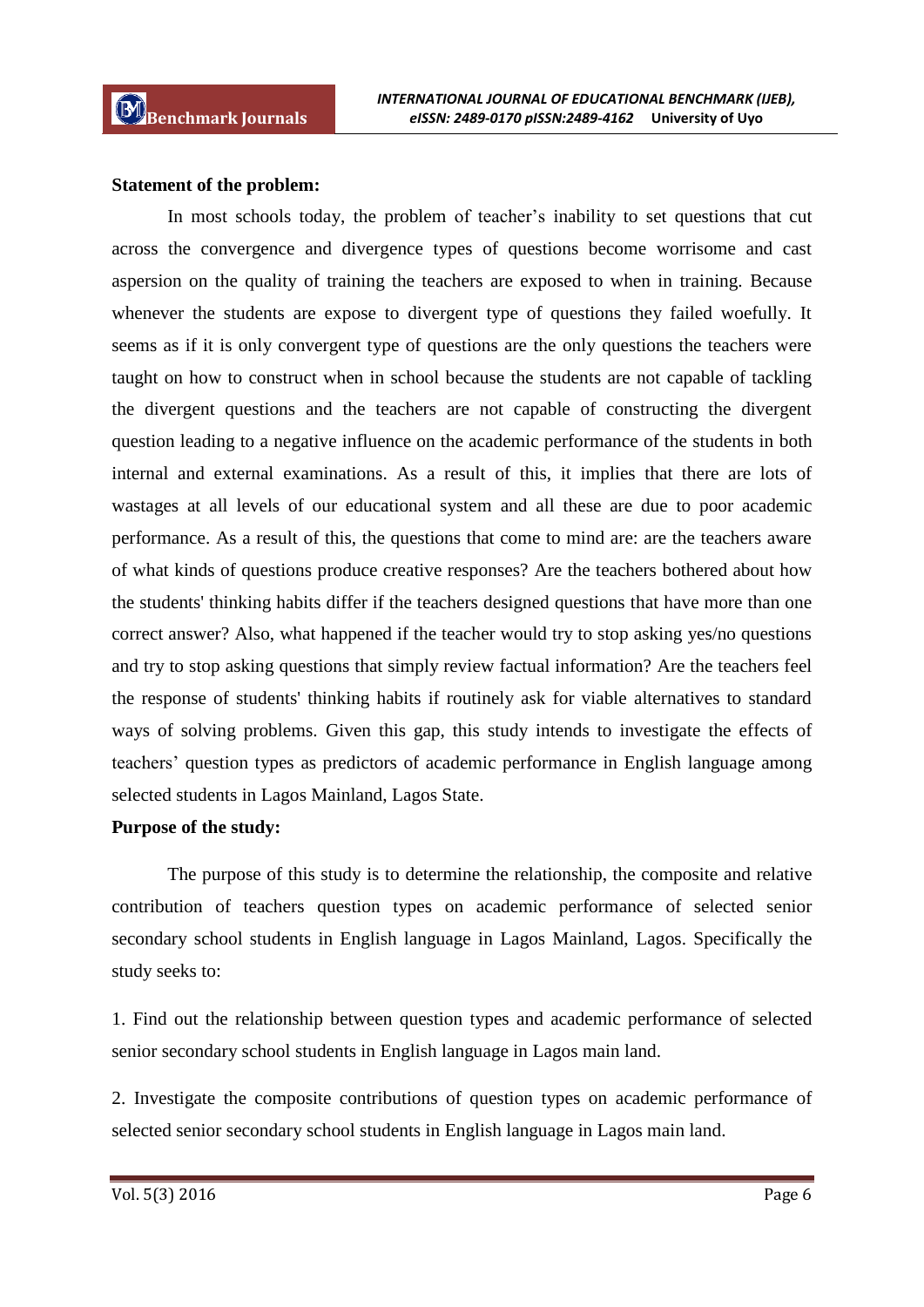3. Investigate the composite contributions of question types on academic performance of selected senior secondary school students in English language in Lagos main land.

# **Methodology:**

This study employed the descriptive research design of correlational type to achieve the purpose of the study. The population of this study comprised of senior secondary schools II students in Lagos mainland of Lagos State. The sample size consists of 250 (two hundred and fifty) senior secondary class two (SS2) students that were selected from the population of six (6) selected secondary schools from two local governments (Alimosho and IfakoIjaye) in Lagos Mainland, Lagos state. It is assumed that the selected samples have common characteristics of the population of the study. Based on this, an inference was drawn and generalization was made on the population of the study.Multi- stage random sampling was used in this study. The study made use of standardized English language achievement test prepared by West African Examination Council that contains both convergence and divergence items to gather sample of behaviour of the participants for the study. The researcher visited the selected six (6) schools in Lagos Mainland. The principal of each school were contacted upon arrival at the school for necessary permission and the principal promptly directed the researcher to the counsellor. The test was administered by the researcher with the assistance of the counsellor to the students. The objectives of the test was clearly explained to the testees to make sure they do their best and there after the answer paper were duly collected back by the researcher after the administration. Data were analyzed using Pearson Product Moment Correlation and Multiple Regression Analysis at  $\alpha = 0.05$ level of significance.

# **Research Questions**

**RQ1:** What are the relationships that exist among evaluation, inference, problem solving, comparison, application and knowledge on academic performance of selected secondary schools students in English language in Lagos Mainland, Lagos State?

**RQ2**: What is the joint contribution of evaluation, inference, problem solving, comparison, application and knowledge on academic performance of selected secondary schools students in English language in Lagos Mainland, Lagos State?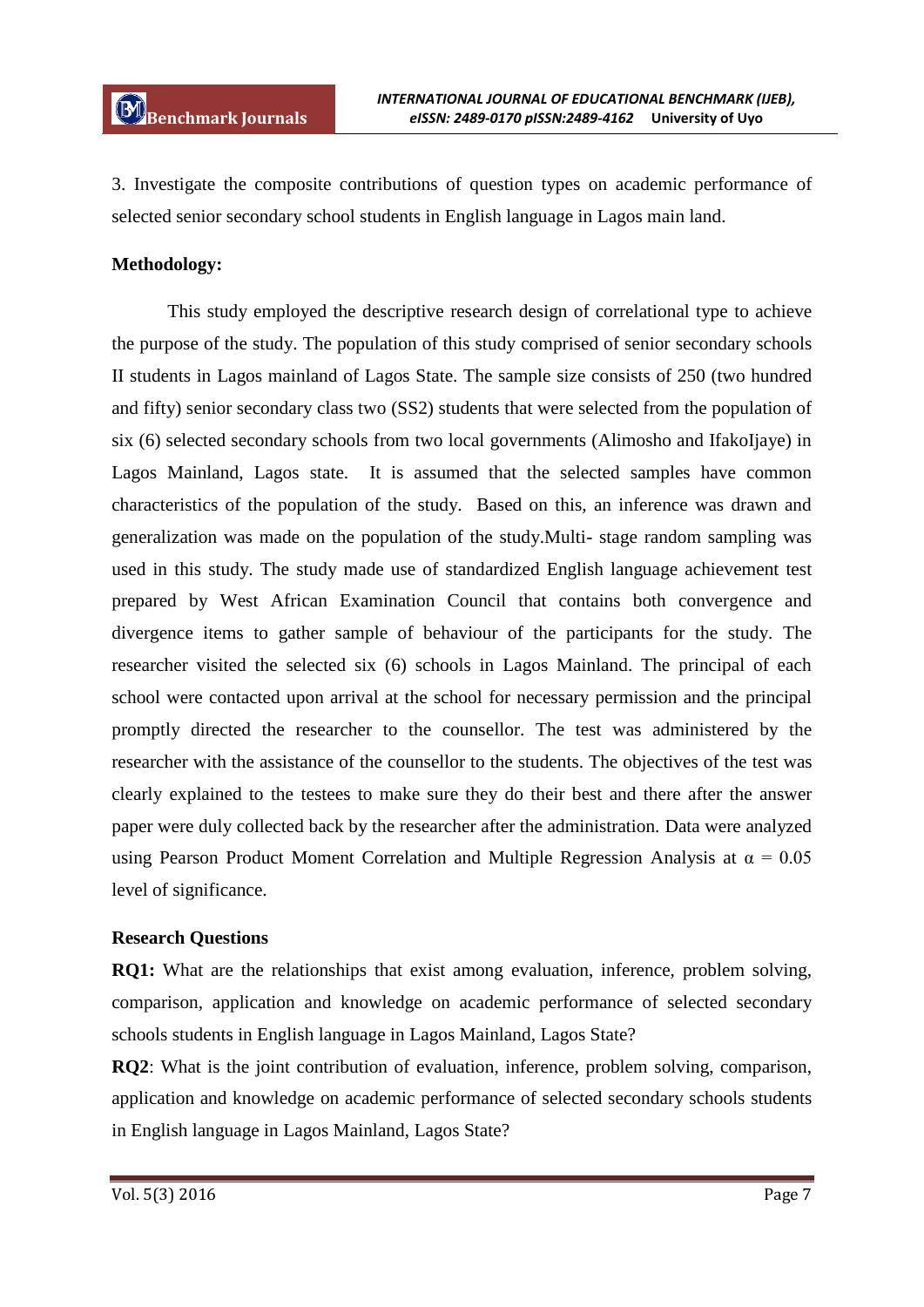**RQ3:** What is the relative contribution of evaluation, inference, problem solving, comparison, application and knowledge on academic performance of selected secondary schools students in English language in Lagos Mainland, Lagos State?

## **Results**

**RQ1:** What are the relationships that exist among evaluation, inference, problem solving, comparison, application and knowledge on academic performance of selected secondary schools students in English language in Lagos Mainland, Lagos State?

**Table1: Summary of Correlation Matrix showing the Relationship between the Independent and Dependent variables among Respondents.**

|                 |           | $\overline{2}$ | 3     | $\overline{4}$ | 5     | 6     |      |
|-----------------|-----------|----------------|-------|----------------|-------|-------|------|
| Academic        | 1.000     |                |       |                |       |       |      |
| Performance     |           |                |       |                |       |       |      |
| Evaluation      | 0.118     | 1.000          |       |                |       |       |      |
| Inference       | $0.238**$ | 0.261          | 1.000 |                |       |       |      |
| Problem solving | $0.229**$ | 0.257          | 0.458 | 1.000          |       |       |      |
| Comparison      | 0.152     | 0.112          | 0.153 | 0.102          | 1.000 |       |      |
| Application     | 0.019     | $-0.017$       | 0.012 | 0.160          | 0.074 | 1.000 |      |
| Knowledge       | $0.476**$ | 0.530          | 0.637 | 0.698          | 0.561 | 0.312 | -000 |

\*\* Correlation significant at 0.05 level

Table 1: above reveals that there was significant relationships between each of the independent variables: inference question type  $(r = 0.238, p < 0.05)$ ; problem solving question type ( $r = 0.229$ ,  $p < 0.05$ ); Knowledge question type ( $r = 0.476$ ,  $p < 0.05$ ) while there was no significant relationship between evaluative question type  $(r = 0.118, p < 0.05)$ , comparison question type (r = 0.152, p < 0.05), application question type (r = 0.019, p < 0.05) on academic performance in English language among the participants.

**RQ2**: What is the joint contribution of evaluation, inference, problem solving, comparison, application and knowledge on academic performance of selected secondary schools students in English language in Lagos Mainland, Lagos State?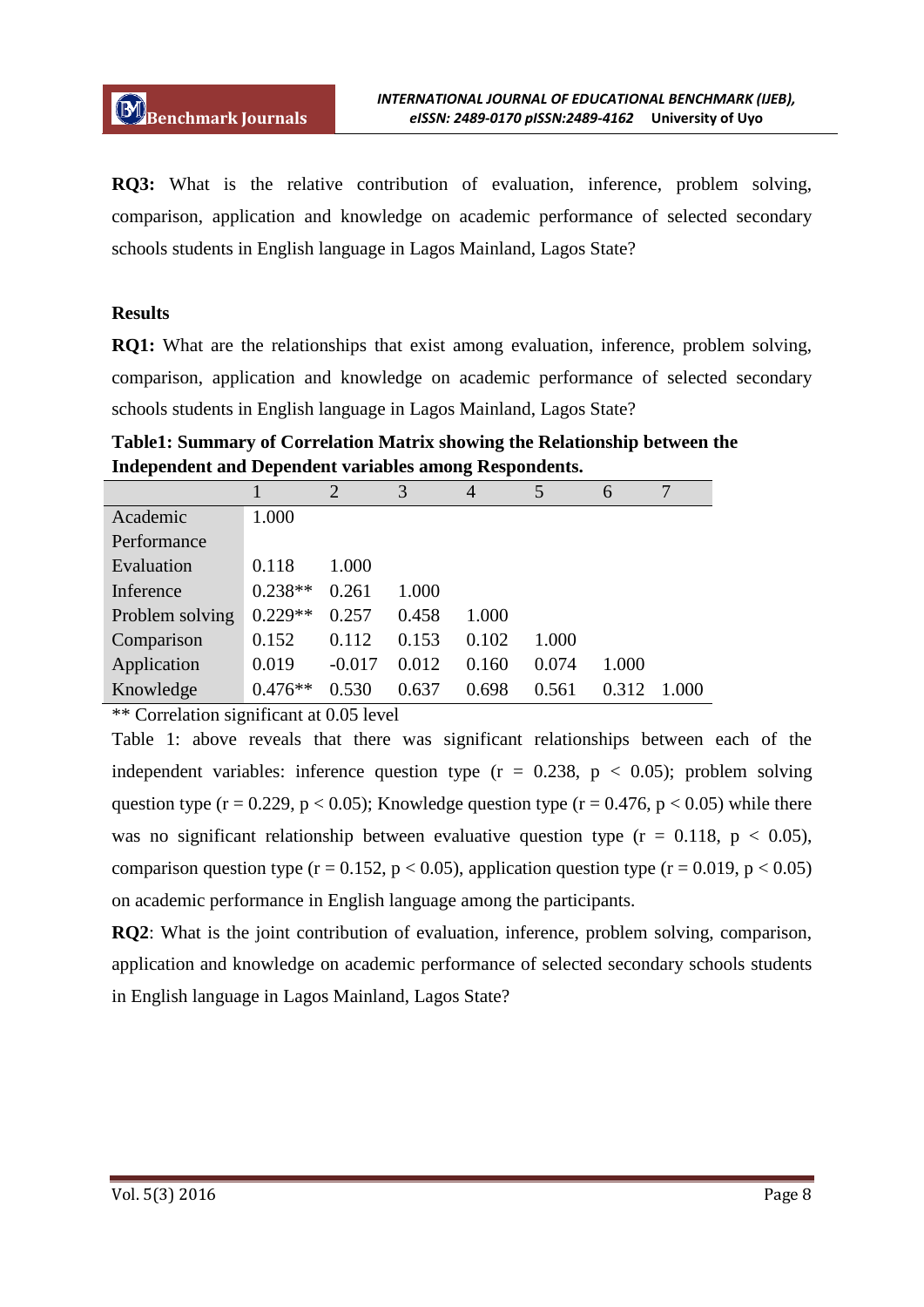| variables |          |                          |                            |
|-----------|----------|--------------------------|----------------------------|
|           | R Square | <b>Adjusted R Square</b> | Std. Error of the Estimate |
| 0.996     | 0.992    | 0.992                    | 0.495                      |

|                  | Table 2: Summary of Multiple Regression Analysis on joint contribution of the |
|------------------|-------------------------------------------------------------------------------|
| <b>variables</b> |                                                                               |

| <b>Summary Regression ANOVA</b> |         |     |             |       |       |        |
|---------------------------------|---------|-----|-------------|-------|-------|--------|
|                                 | Sum of  | df  | Mean Square | F     |       | Remark |
|                                 | Squares |     |             |       |       |        |
| Regression                      | 7482.19 |     | 1247.03     | 4.988 | 0.000 | Sig    |
| Residual                        | 57.10   | 243 | 0.25        |       |       |        |
| Total                           | 7539.29 | 249 |             |       |       |        |

The results from Table2 shows a coefficient of multiple correlations (R) of 0.996 and a multiple R square of 0.992. This means that 99.2% of the variance in the academic performance in English language among participant is accounted for by all the six predictor variables, when taken together. The significance of the composite contribution was tested at  $p<0.05$  using the F- ratio at the degree of freedom (df = 6/243). The table also shows that the analysis of variance for the regression yielded a F-ratio of 4.988 (significant at 0.05 level). This implies that the joint contribution of the independent variables to the dependent variables was significant and that other variables not included in this model may have accounted for the remaining 0.8% variance.

**RQ3:** What is the relative contribution of evaluation, inference, problem solving, comparison, application and knowledge on academic performance of selected secondary schools students in English language in Lagos Mainland, Lagos State?

|                                             |                    | Unstandardized<br>Coefficients |            | Standardized<br>Coefficients |        |      |
|---------------------------------------------|--------------------|--------------------------------|------------|------------------------------|--------|------|
| Model                                       |                    | B                              | Std. Error | Beta                         | T      | Sig. |
| $\mathbf{1}$                                | (Constant)         | .218                           | .157       |                              | 1.388  | .167 |
|                                             | Evaluation         | .982                           | .025       | .237                         | 39.621 | .000 |
|                                             | Inference          | 1.002                          | .020       | .296                         | 49.304 | .000 |
|                                             | Problem<br>solving | 1.001                          | .024       | .273                         | 41.326 | .000 |
|                                             | Comparison         | .986                           | .018       | .365                         | 54.764 | .000 |
|                                             | Application        | .978                           | .014       | .396                         | 67.721 | .000 |
|                                             | Knowledge          | .981                           | .025       | .230                         | 39.531 | .000 |
| a. Dependent Variable: academic performance |                    |                                |            |                              |        |      |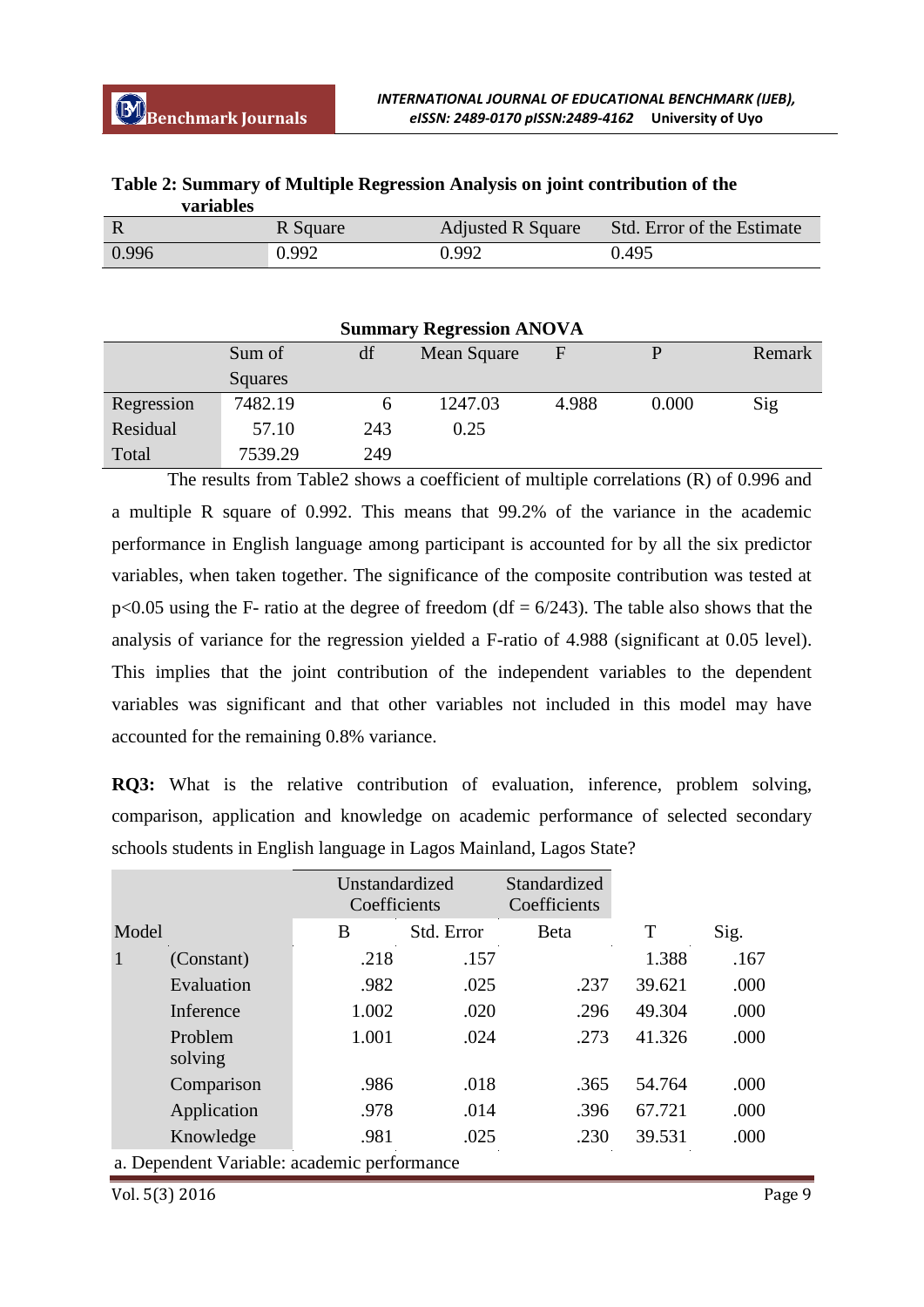Table3 reveals the contribution of the six independent variables to the dependent variable, expressed as beta weights. The partial correlation coefficients of open-ended and close-ended question types (evaluation, inference, problem solving, comparison, application and knowledge) have positive effect with the academic performance in English language among participants. The positive value of the effects of convergence and divergence types of question (evaluation, inference, problem solving, comparison, application and knowledge) is actually determined by positive reinforcement of these six variables. Using the standardized regression coefficient to determine the relative contributions of the independent variables to the explanation of the dependent variables application question type ( $\beta = .396$ , t= 67.721, p < 0.05) is the most potent contributor to the prediction followed by the comparison question type ( $\beta = .365$ , t= 54.764, p<0.05) followed by inference question type ( $\beta = .296$ , t= 49.304, p<0.05) followed by problem solving question type ( $\beta = .273$ , t= 41.326, p<0.05) followed by evaluation ( $\beta = .237$ , t= 39.621, p<0.05) and finally followed by knowledge question type ( $\beta$ )  $= .230$ , t= 39.531, p<0.05) in that order.

#### **Discussion of the findings:**

In response to the research question one on pattern of relationship that exists between the independent variables (evaluation, inference, problem solving, comparison, application and knowledge) and the academic performance in English language among senior secondary school students in the selected Local Governments Area of Lagos. The results in Table1indicated that there was significant relationship between teachers question types of inference, problems solving and knowledge question types. However, there was no significant relation on evaluation, comparison and application on academic performance in English language among the participants. This finding is line with findings of White (1999) that divergent types of question encourage and promote students individual thinking. Therefore, because of the students are used to low order type of questions that require less thinking the learners are able to perform well. But reverse is the case in divergent question types which require the students to think outside the box and explore various different solutions. Because this type of approach encourages students to be more actively engaged in the learning process since it requires a broader response than just a simple one word or brief answer (Moore, (2009), Tomar & Sharma, (2005)).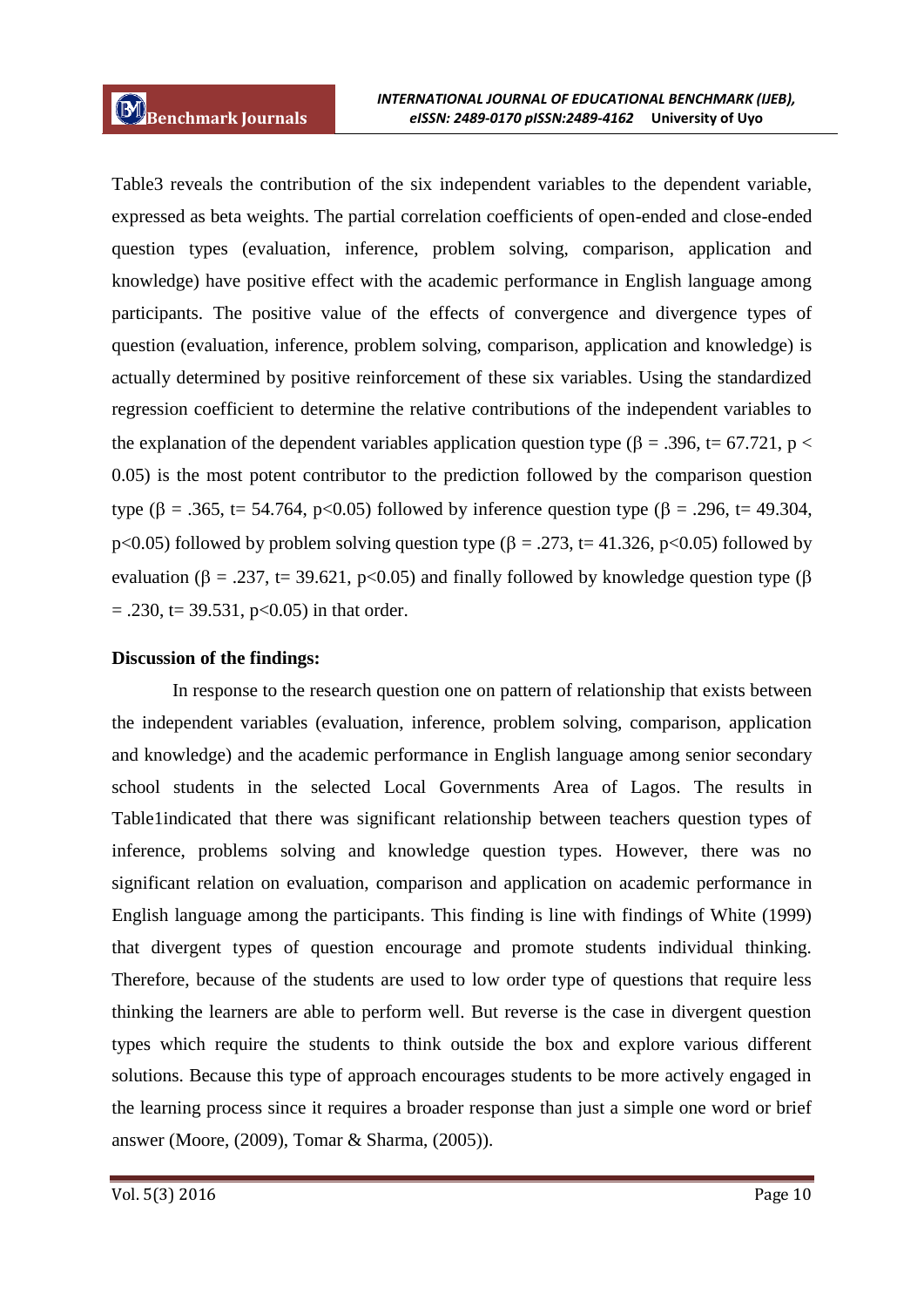In response to the research question two which asks whether there is any joint effect of the independent variables on the academic performance among senior secondary school students in selected Local Government in Lagos Mainland. The result showed that there was significant joint effect of the independent variables on academic performance. This finding was in line with findings of Olukoya (2013) who discovered significant composite contribution in a study carried on effect of questioning skill sensitization strategy on types, quality, quantity of teachers' questions and students' achievement in mathematics among the selected individuals.

 The result in Table3 on the relative effect of each of the variable was also significant. In all academic work as a whole, it is revealed that the degree of teacher question types (evaluation, inference, problem solving, comparison, application and knowledge) is very relevant to an actualization of academic performance among senior secondary school students. The finding is consistent with who found that questions played an important role in every classroom-both students' questions and teacher questions. Teacher can create an active learning environment by encouraging students to ask and answer questions.

# **Conclusion:**

This research work has established that, there is a significant relationship between comparison and knowledge question types on students' academic performance in English language. However, there are no significant relationships between evaluation, application and inference, problems solving teachers question types on academic performance of students in English language. The independent variables, when combined together had positive effect on academic performance. Also, the independent variables had significant relative contribution to dependent variable. Therefore, teachers should cultivate the habits of constructing questions that cut across all the types of question and most especially the questions that require higher order of thinking. This will help the learners to perform well in both internal and external examination and it will go a long way to enhance academic performance in English language and in all other subjects.

# **Recommendations:**

Base on the findings of the study the following recommendations were made**:**

(i) Opportunities for teachers' development should be provided such as workshops,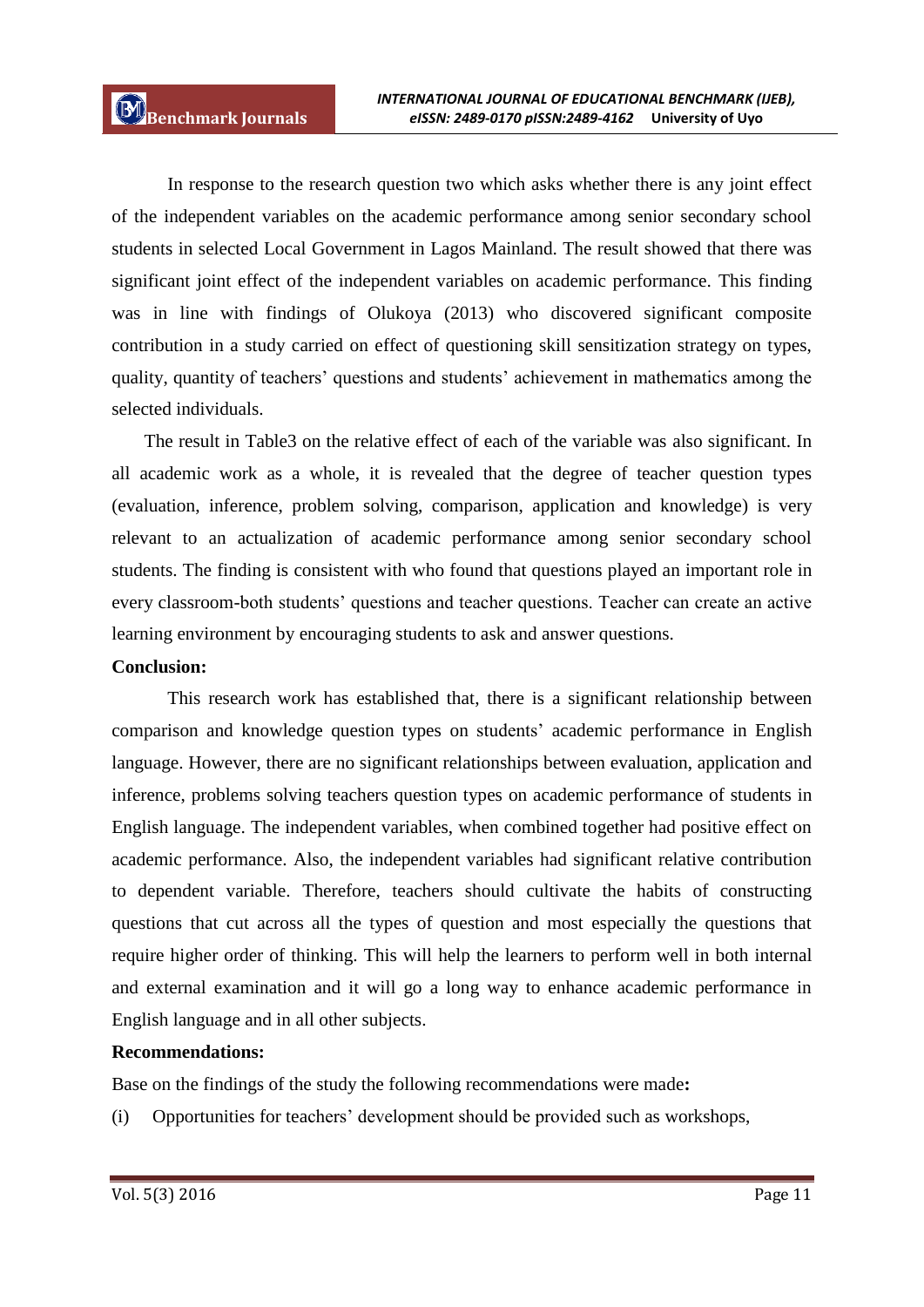seminars and in-service training and an intensive on-the-job training on question type construction.

(ii) Professional and qualified teachers must be recruited to teach in schools.

(iii) Education should be properly funded by authorities and proprietors. Corporate organizations and individuals should collaborate with the government to provide qualitative education that will meet the future challenges.

(iv) School internal professional development on questioning skill be organized at the beginning of every session for practicing teachers.

(v) There is the need to emphasise the development of questioning skill during pre-service training of teachers especially during subject method courses.

(vi)Government at all levels must formulate policies that will encourage teachers to put in their best in terms of motivation.

## **Reference**

- Adedoyin, O. (2010). An Investigation of the effects of teachers' classroom questions on the achievements of students in mathematics: Case study of Botswana community junior secondary schools. *European Journal of Educational Studies,* 2(3).
- Aremu, O. A and Adika, L. O. (2011).A multi-causal evaluation of academic performance of Nigerian learners: issues and implications for national development. Department of Guidance and Counselling, University of Ibadan, Ibadan.
- Battle, J. & Lewis, M. (2008). The increasing significance of class: The relative effects of race and socioeconomic status on academic achievement. *Journal of Poverty, 6*(2), 21-35.
- Boaler, J., &Brodie, K. (2004).The importance, nature and impact of teacher questions. In D.E. McDougall, & J
- Cotton, K. (1988). Classroom Questioning. North West Regional Educational Laboratory.
- Groenke, S. L., & Paulus, T. (2007). The role of teacher questioning in promoting dialogic literary inquiry in computer-mediated communication. *Journal of Research on Technology in Education,* 40(2).
- Kwon, O. N., Park, I. S., & Park, J. H. (2006).Cultivating divergent thinking in mathematics through an open-ended approach.*Asia Pacific Education Review,* 7(1), 51-61.
- Lasley, A. M. (2000). Factors affecting the implementation of argument in the *International Group for Psychology of Mathematics Education - Volume 2* (pp. 773-782). Toronto, Ontario.